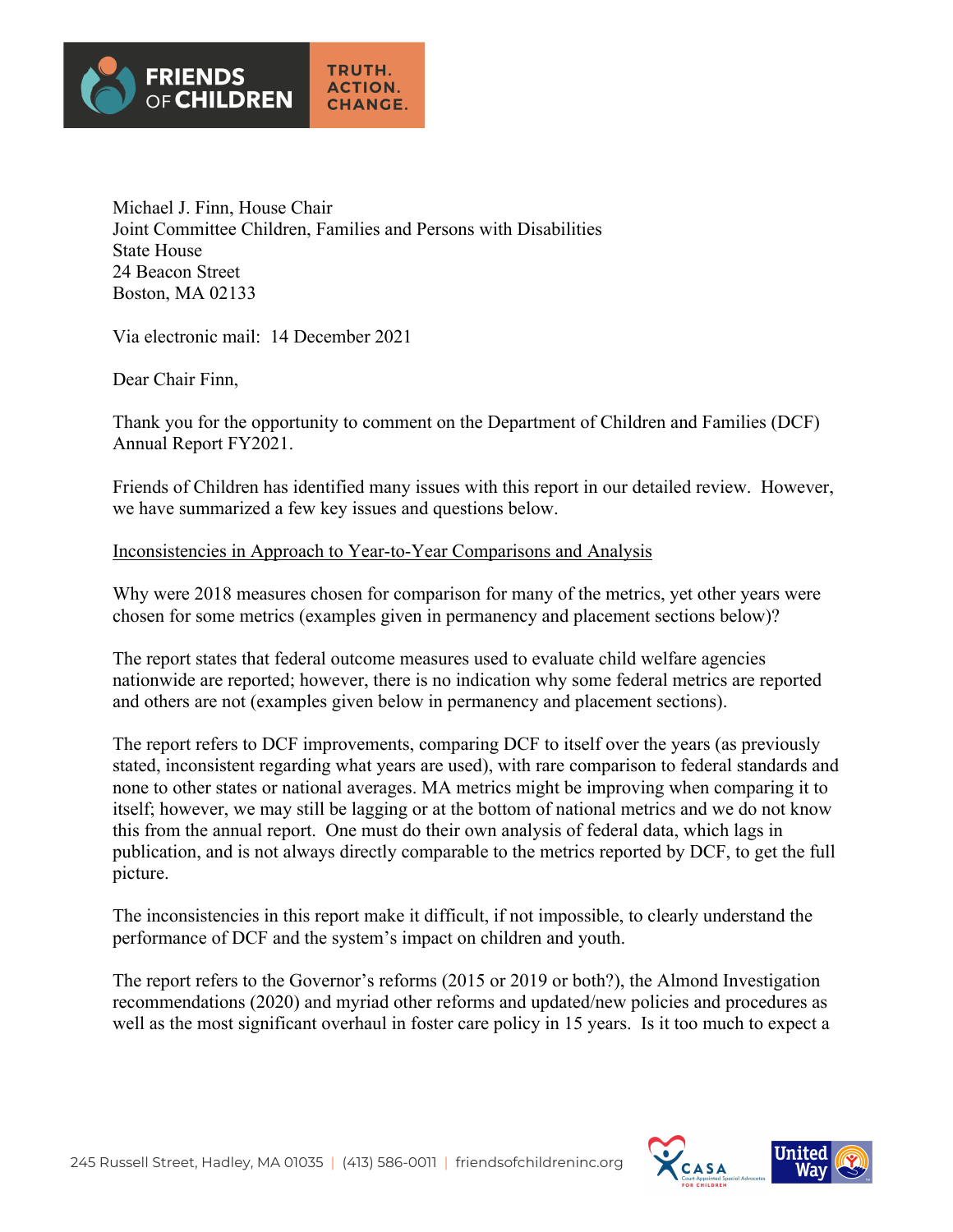complete review of every one of these reforms (status, results, revisions, etc.) including, most importantly, the impact on outcomes for children and youth?

Finally, there is no clear indication of the current challenges facing DCF and plans to address those issues. There are many issues that we are anecdotally hearing or seeing in our own practice, including staffing turnover and inexperience of new staff, dearth of placements, lack of services for children and families, and inconsistencies in operational implementation of the stated reforms and changes across the DCF locations.

# Average Weighted Caseload Ratio (14.82:1 families)

We assume this ratio is intended to represent the caseload of workers who carry cases and are responsible for the management of those cases ("ongoing social worker"). How exactly is the ratio calculated (components of the equation, weighting approach, etc.)? What is the actual ratio for case-carrying workers?

The first page of the executive summary refers to the average weighted caseload ratio "per ongoing social worker"; however, later in the summary it indicates the caseload ratio is for DCF intake, response, ongoing, and adoption social workers.

The summary refers to the Union negotiated caseload ratio of no more than 15.00:1 per ongoing social worker. It is our understanding that each of the positions mentioned above have a different Union negotiated ratio. We understand that at least two of these positions (intake and response) are not case-carrying positions.

Workers who are in pre-service training or in their second or third months of employment manage a partial caseload. Are these workers included in the ratio?

This section indicates over 600 frontline social workers were hired since 2015. How many frontline social workers have left via retirement, resignation, or termination? What is the turnover rate? What are the current staffing challenges?

### Placement Stability

In the executive summary, DCF refers to the federal requirement for placement stability as the number of times children move to a new foster home over a 12-month period. It indicates DCF demonstrated significant improvement in placement stability, an increase of 39% since 2018.

It also indicates a historic high of 57% of children in foster care are in kinship homes, comparing it to 47.6% in **2009**. The summary also refers to the placement rate of 63% for all siblings in the



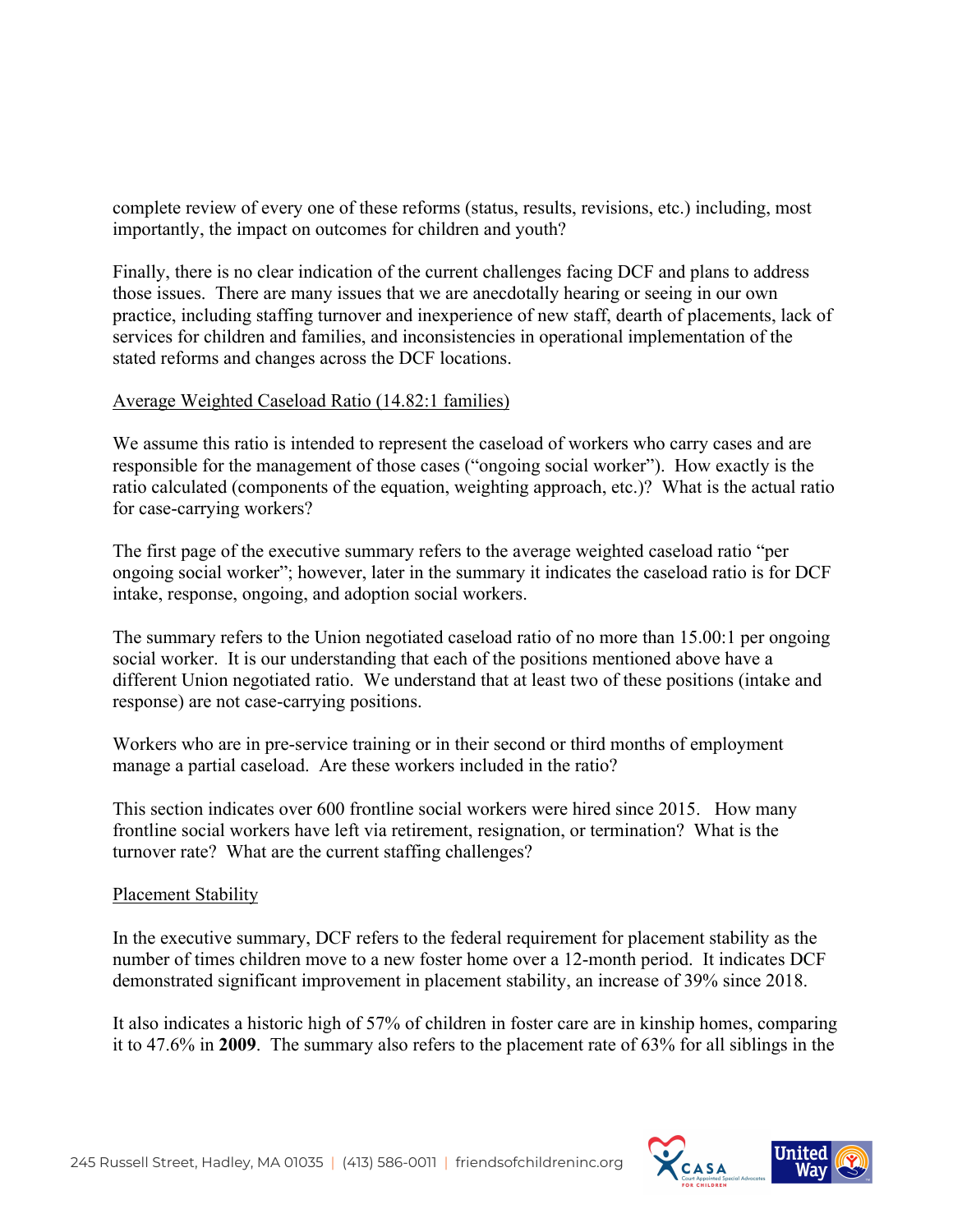same foster home, a 13.1% increase from **2018** and to a placement rate of 79% for at least two siblings in the same foster home, a 6.4% increase from **2018**.

DCF may have improved these rates from previous years, however, how does DCF compare to other states? Why is 2018 data used for comparison of two of the measures and 2009 for the other?

There are other placement numbers that DCF provides to the federal government, made public via Child Trends (latest for 2019) regarding the number of different foster care placements during the current removal episode (one, two, three, four or more placements). In 2019, MA reported 38% of children in foster care had 4 or more placements, performance worse than the national average, the wealthiest states, the poorest states, and all other New England states (Failing Our Kids) . Why, if these numbers are reported to the federal government, are they not reported in the annual report to provide a fuller picture?

We are hearing that DCF workers are reporting to the courts that there are no placements available for children who need them. Are children sleeping in DCF offices? Are children being placed in what is available versus what they need or what is appropriate due to the shortage? In what are supposed to be emergency or temporary placements, are children placed for long periods of time due to the shortage? For example, we are aware there are children placed in STARR programs that were designed to be a 14-45 days total stay, but are there for over a year. While these children are not being moved to temporary placements and one could say that their placement is "stable," the problem is that they are stuck in an inappropriate setting without treatment. What impact is that having on children and youth? Has there been an increase in third-party custody orders as a reaction to lack of placements? What are these numbers? What is DCF doing to address placement issues?

### Permanency

The executive summary states that the median time in foster care for children on the adoption track, at 42.9 months, was a side effect of the pandemic. How can that number be solely attributed to the pandemic?

The summary states 5.69 placement moves per 1000 placement days as a 39% improvement (over 2018); yet it does not state that the number is an increase from 2020 and is well-above the national standard of 4.44.

There are other measures of permanency reported to the federal government and published (time spent in foster care, children in foster care 5+ years, children adopted by relatives, and youth



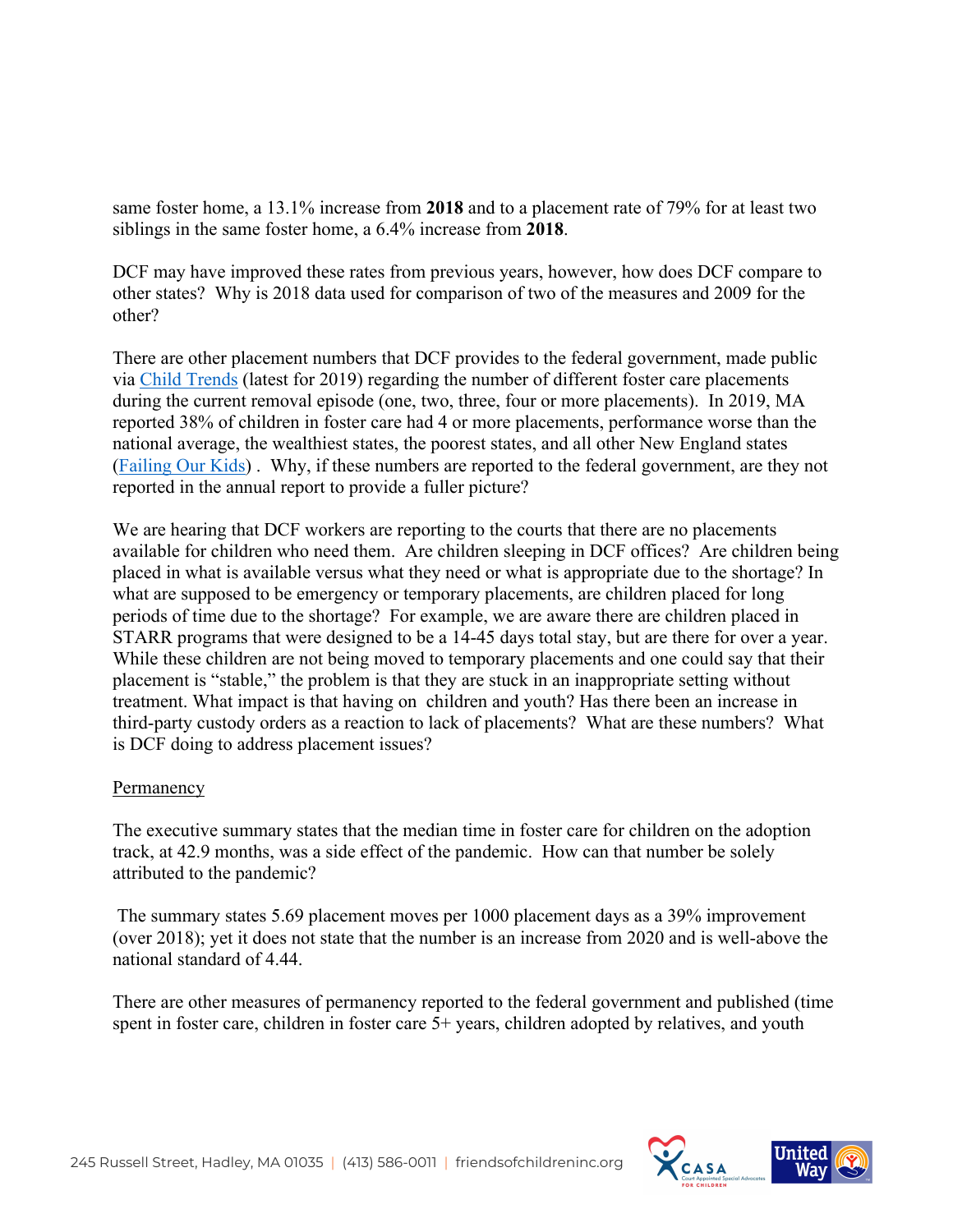exiting foster care to emancipation). Why are they not in the annual report (Failing Our Kids)? It is data already collected and reported; wouldn't that provide a fuller picture?

What percent of adoptions are by relatives? In 2019, MA reported 1%, compared to the national average of 35% (Child Trends and Failing Our Kids).

## Well-Being

There are only two well-being measures reported: medical visits completed and timeliness and education graduation rates. Why hasn't DCF and the Data Work Group made progress on measures to really get at the well-being of children/youth in DCF care and the impact of being in care? Well-being measures are being utilized more broadly elsewhere.

The number of medical visits completed have declined steadily since 2018; it was 78% in 2021 and the best was 82.7% in 2019. The best result for completed timely, in 2019, was only 49.15%; it dropped to 44.2% in 2021. Why are these numbers acceptable? What actions is DCF taking to address? These declining numbers are especially worrisome since medical social workers were hired for each area office.

Four-year graduation rate is at 50.6%, the lowest since 2012. The DCF target is  $\geq$ =67%. Why is the target so low and why are these results acceptable? The only information shared is that the circumstances of the pandemic likely impacted this rate. That cannot be the full picture. What actions are DCF or DCF with DESE taking to address these numbers?

If these two measures are the only DCF measures of well-being, we are doing very poorly by the children and youth in DCF care. How does DCF explain this?

What needs to happen to improve on well-being outcome measures? What is the status of the Data Work Group initiative regarding well-being measures?

### Other Questions

The report refers to a recent Children's Bureau report highlighting MA tracking of adoption cases, that reference should be provided.

What are the differences in responsibility of ongoing social workers and adolescent outreach workers on transition age youth cases? What is the impact of having both on young adult outcomes?